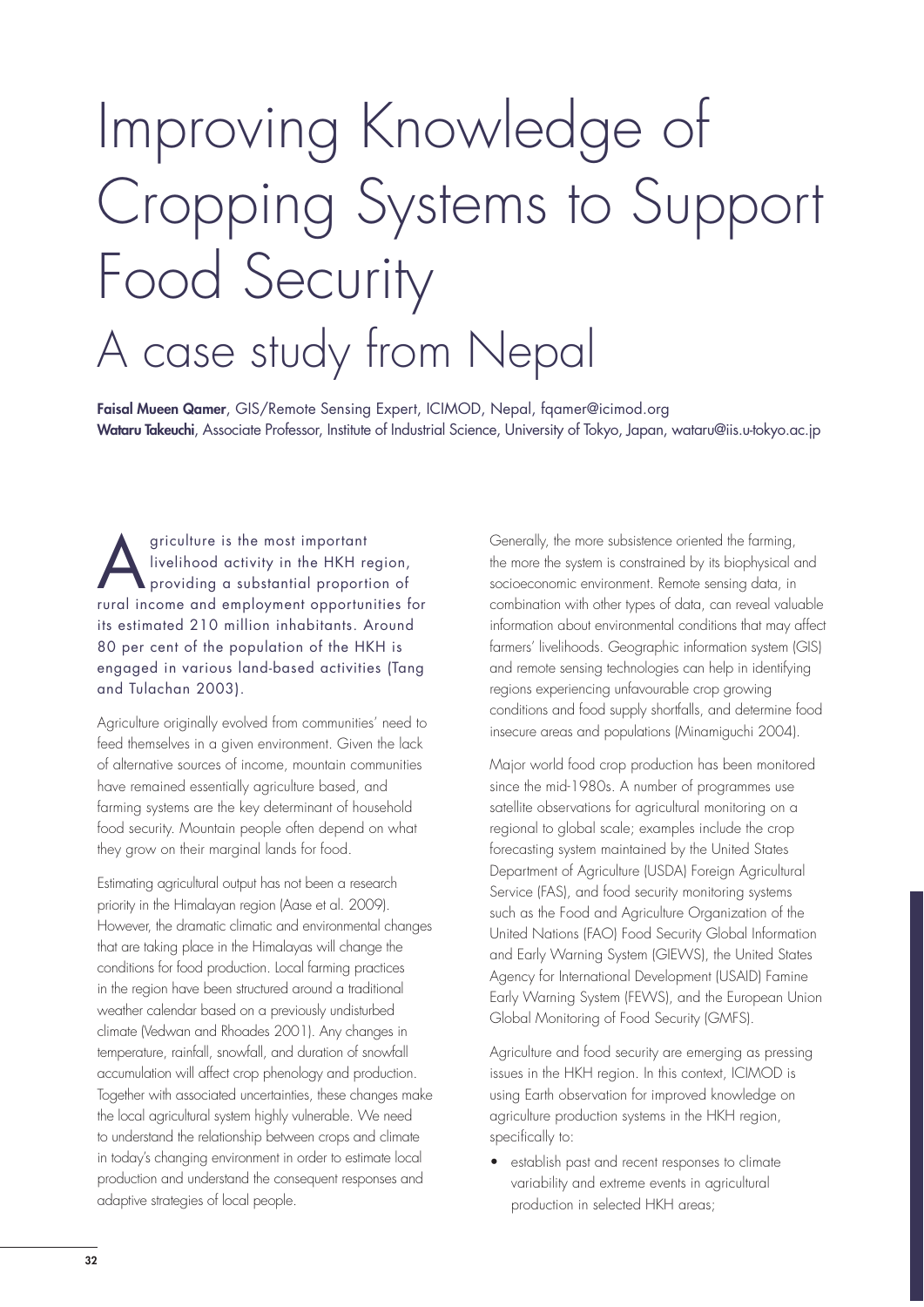- customise spatial methods and tools to model biophysical crop suitability in the region;
- develop spatially referenced socioeconomic data to characterise food security and agricultural production; and
- support the development of a regional and national food security atlas.

## **Case study: Exploring the variability of agricultural patterns in Nepal using hyper-temporal satellite data**

ICIMOD and the Institute of Industrial Science, University of Tokyo, Japan are working together to compile crop parameters and phenological trends and to identify drought conditions in agricultural areas of Nepal. Remote sensing is an effective way of monitoring agricultural fields and provides a synoptic view of the results of field practices, which can then be processed to aid agricultural scientist in making meaningful decisions. Remotely sensed green leaf phenology can be used to distinguish the type of land cover and land use change, and has significant applications for the monitoring of agricultural practices. The vegetation indices produced are used to derive a measure that correlates with surface biophysical properties, which facilitates the analysis of large amounts of satellite data, providing valuable spatial and temporal analyses at large scale (Myneni et al. 1995). The fact that vegetation indices are directly related to plant vigour, density, and growth conditions means that they can be used to detect environmental conditions such as drought in semi-arid regions (Li et al. 2004).

In the current study, phenological patterns of agricultural areas were assessed for all of Nepal by analysing time series anomalies in the vegetation index for the period 2001 to 2010. The selected vegetation index was the

Normalized Difference Vegetation Index (NDVI) acquired by the moderate resolution sensor MODIS at 16-day time intervals and 250 m spatial resolution, a standard product coded as MOD13Q1. A total of 230 NDVI 16-day composite images were employed in the analysis.

Phenology studies often use a curve-fitting algorithm to analyse the observed datasets. A curve fit simplifies the parameterisation necessary for the identification of metrics such as the start of dry season minima and the amplitude of maxima (e.g., Bradley et al. 2007; Zhang et al. 2003). This study employed Earth Trends Modeler (ETM), which provides an integrated platform for the exploration and analysis of remote sensing time series. While the smoothing and fitting of NDVI and other series data is supported, ETM implements a Seasonal Trend Analysis (STA) method based on harmonic analysis of time series (HANTS), developed by Roerink et al. (2000), which differs significantly from earlier work.

The temporal variability of NDVI in the irrigated areas of the Terai region of Nepal (Figure 1) and rainfed agricultural areas of the middle hills (Figure 2) are analysed throughout the time series. In the Terai region of Nepal there are two annual growing seasons, rabi (spring) and kharif (autumn); whereas in the middle hill areas where agriculture is rainfed there is a single vegetation cycle. No extreme vegetation anomalies are evident from the NDVI graph, except for the effect of a winter drought in 2008–2009.

Figure 3 reflects the monotonic trend, based on the Mann-Kendall Tau test, in all agricultural areas of Nepal. This test measures the degree to which a trend is increasing or decreasing consistently. In a range of -1 to 1, positive values indicate an increasing trend and negative values a declining trend. Much of the western area of the Terai exhibits an increasing NDVI trend, a significant portion



#### Figure 1: **NDVI time series chart for the irrigated areas of Sunsari district, Terai region, Nepal**